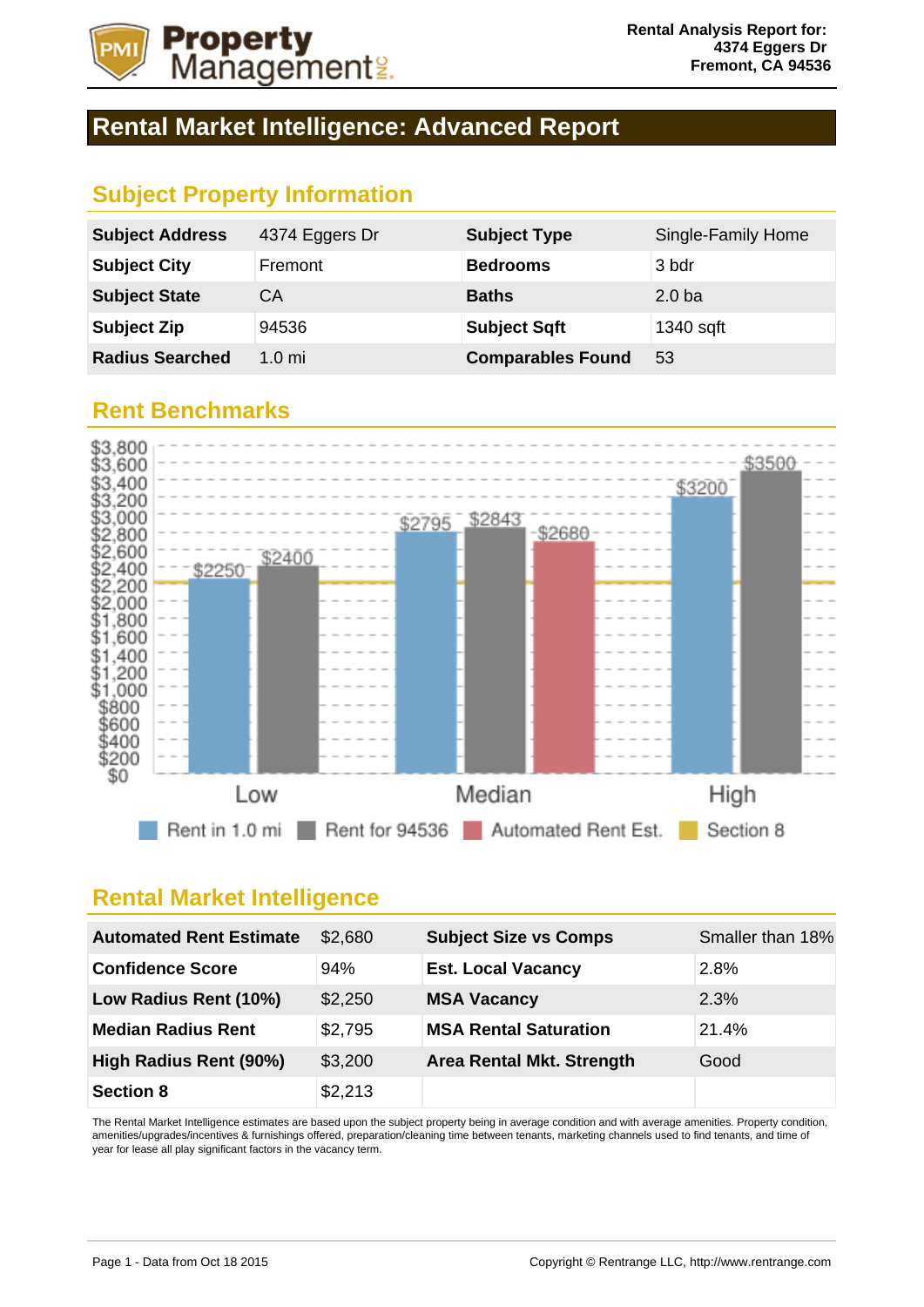

## **Rental Rate Trend Summary**

| <b>Type</b>                |          | 1 Month Change 3 Month Change 12 Month Change |       |
|----------------------------|----------|-----------------------------------------------|-------|
| Zip Code 94536             | \$37     | \$246                                         | \$317 |
| City of Fremont            | $(S-41)$ | \$73                                          | \$285 |
| <b>Alameda County</b>      | \$35     | \$54                                          | \$244 |
| <b>State of California</b> | \$11     | \$35                                          | \$107 |

## **Subject Comparables**

| #  | <b>Address</b>                        | <b>Type</b> | <b>Beds</b> | <b>Asking Rent Dist (Mi)</b> |      |
|----|---------------------------------------|-------------|-------------|------------------------------|------|
| A  | 4311 Nagle Way, Fremont CA. 94536     | <b>SFR</b>  | 3           | \$3,000                      | 0.08 |
| B  | 4445 Richmond Ave, Fremont CA. 94536  | <b>SFR</b>  | 3           | \$2,950                      | 0.22 |
| C  | 38888 EMROL AVE, Fremont CA. 94536    | <b>SFR</b>  | 3           | \$2,400                      | 0.39 |
| D  | 38848 Bell St, Fremont CA. 94536      | <b>SFR</b>  | 3           | \$2,950                      | 0.49 |
| Е. | 3800 Burton Common, Fremont CA. 94536 | <b>SFR</b>  | 3           | \$2,800                      | 0.45 |
| F. | 38433 Glenview Dr, Fremont CA. 94536  | <b>SFR</b>  | 3           | \$2,425                      | 0.47 |
| G  | 4375 Sloat Rd, Fremont CA. 94538      | <b>SFR</b>  | 3           | \$2,695                      | 0.55 |
| H  | 4364 Mowry Ave, Fremont CA. 94538     | <b>SFR</b>  | 3           | \$3,000                      | 0.53 |
|    | 4976 Mattos Dr, Fremont CA. 94536     | <b>SFR</b>  | 3           | \$2,795                      | 0.6  |
| J  | 4937 Brophy Dr, Fremont CA. 94536     | <b>SFR</b>  | 3           | \$2,800                      | 0.66 |